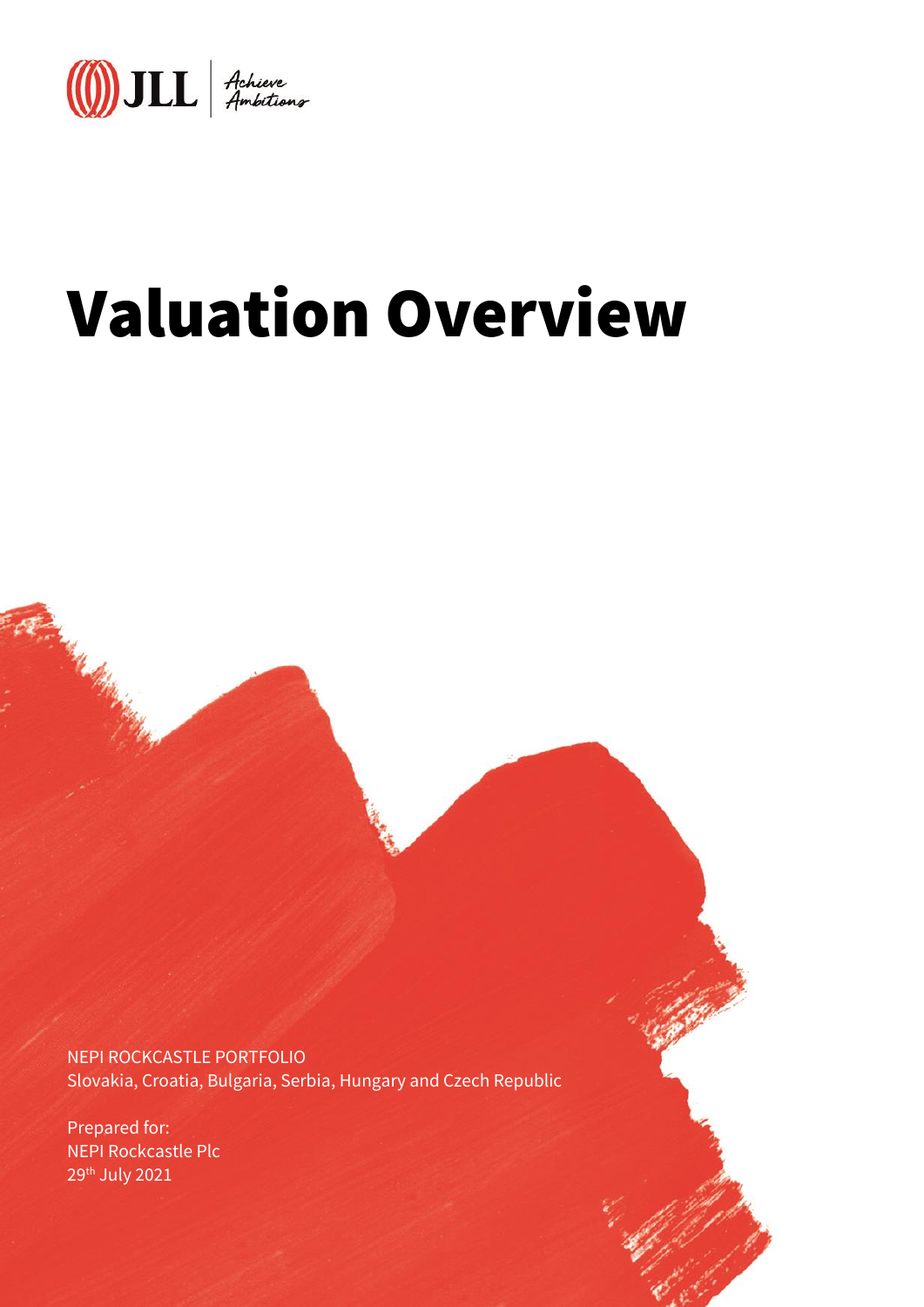

29th July 2021

NEPI Rockcastle Plc 2 nd Floor, 30 Athol Street, Douglas Isle of Man IM1 1JB

(hereinafter as "the Client")

Dear Sir/Madam,

# **RE: Overview of valuation reports provided by Jones Lang LaSalle, s.r.o. (JLL SK), Jones Lang LaSalle Kft (JLL HU) and JONES LANG LASALLE, s.r.o. (JLL CZ) in relation to the NEPI Rockcastle properties located in Slovakia, Croatia, Bulgaria, Serbia, Hungary and Czech Republic**

In accordance with our valuation agreements from  $20^{th}$  May 2021 and 25<sup>th</sup> May 2021 (for CZ properties), we were pleased to undertake valuations of real estate properties owned by NEPI Rockcastle and its special purpose vehicles in the group as at 30<sup>th</sup> June 2021 (the "date of valuation"). The portfolio consists of 17 income producing properties and 9 lands held for future developments and extensions in 6 countries.

All properties in use and lands for future developments and extensions have been subject to inspections between June 2020 and June 2021 in line with RICS requirements.

We confirm that Jones Lang LaSalle provides the valuation services in the capacity as External Valuers in accordance with the Royal Institution of Chartered Surveyors (RICS) Valuation Standards. We confirm that we have the appropriate knowledge, skills and understanding to undertake a valuation of these types of properties and in these particular locations.

Miroslav Skodacek MRICS together with Barbora Dermekova MRICS have signed valuation reports on properties located in Slovakia. Jaroslav Kopac MRICS together with Barnabas Braun have signed valuation reports on properties located in Hungary, Serbia, Croatia and Bulgaria. Jan Zibura MRICS has signed valuation reports on properties located in Czech Republic.

Our Valuations have been prepared in accordance with the RICS Valuation – Global Standards (incorporating the International Valuation Standards) – January 2020. The basis of valuation is the Market Value of the property, as at the date of valuation. Our opinion of the Market Value of each of the properties has been primarily derived using comparable recent market transactions on an arm's length terms.

# The Market Value is defined by the RICS as:

*"The estimated amount for which an asset or liability should exchange on the valuation date between a willing buyer and a willing seller in an arm's length transaction, after proper marketing and where the parties had each acted knowledgeably, prudently and without compulsion."*

This valuation overview has been prepared for the Client for financial reporting purposes.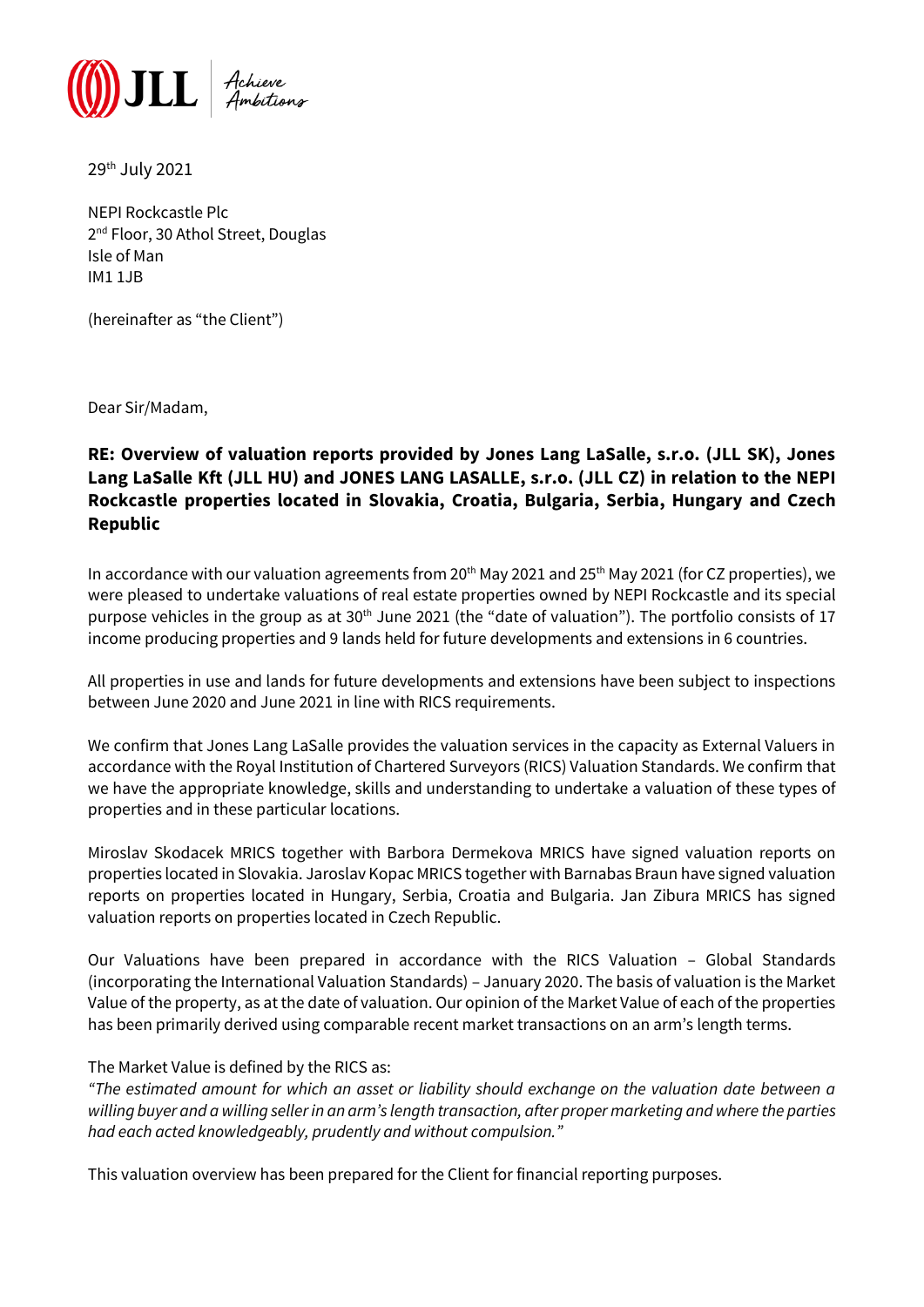

We confirm that in the preceding financial year JLL SK, JLL CZ and JLL HU has received less than 5% of its total fee income from NEPI Rockcastle plc or group companies.

Each Property's Market Value is understood as the value of the property estimated without regard to cost of sale or purchase, and without offset for any associated taxes. Therefore no allowances have been made for any expenses of realization, or for taxation, which might arise in the event of a disposal. The property is considered as if free and clear of all mortgages or other charges which may be secured thereon.

We have been provided by the Client with copies of documents related to the property and have relied upon these documents as being true and complete copies of the originals and we have not made further enquiries in this regard. We have assumed there are no other material documents that would affect our valuations that have not been supplied to us. We have not been instructed to carry out any building survey or environmental risk assessment.

The Client has provided us with tenancy schedules but we have not been provided with lease agreements. We have assumed that provided areas have been prepared in accordance with Royal Institution of Chartered Surveyors (RICS) Property measurement (2nd Edition, May 2018). As instructed, we have relied on these areas and have not verified them during the inspections.

#### **Valuation methodology:**

For the purposes of the valuation of NEPI Rockcastle income producing properties we have applied the income approach which is a method used to convert the anticipated economic benefits of property ownership into a value estimate through a capitalisation approach.

#### Income approach:

In our valuations we have adopted the Income Approach - Discounted Cash flow technique, analysed over a 10-year period. The cash flow assumes a ten-year hold period with the exit value calculated on 11<sup>th</sup> year income. We have adopted a discount rate and terminal capitalisation rate for the subject property having regard to recent investment sales evidence known to us together with our general knowledge and opinion based on discussions with investors within the Central and Eastern European region. This opinion is also based on prevailing interest rates and relative yields on 10-year Government bonds. In formulating our opinion, we have also had regard to investment rates recorded by Jones Lang LaSalle in other major Eastern European.

Commonly used yield type in Central & Eastern Europe is the Gross Initial Yield (GIY) which, similar to the West European countries (e.g. UK, Germany or France) Net Initial Yield (NIY), divides net operating income by the market value of the property or the purchase price BUT excl. purchaser's transaction costs.

As there is no established practice in any of the CEE markets in terms of purchasers' costs level and the majority of available information about market yields refers to GIY, in our valuations we usually apply GIY resulting in the market value net of purchaser's costs.

# Estimated Market Rental Value:

Our opinion on the estimated market rent has been derived through a combination of our retail agency team's opinions and analysis of recent lettings in the subject property and rents achieved in comparable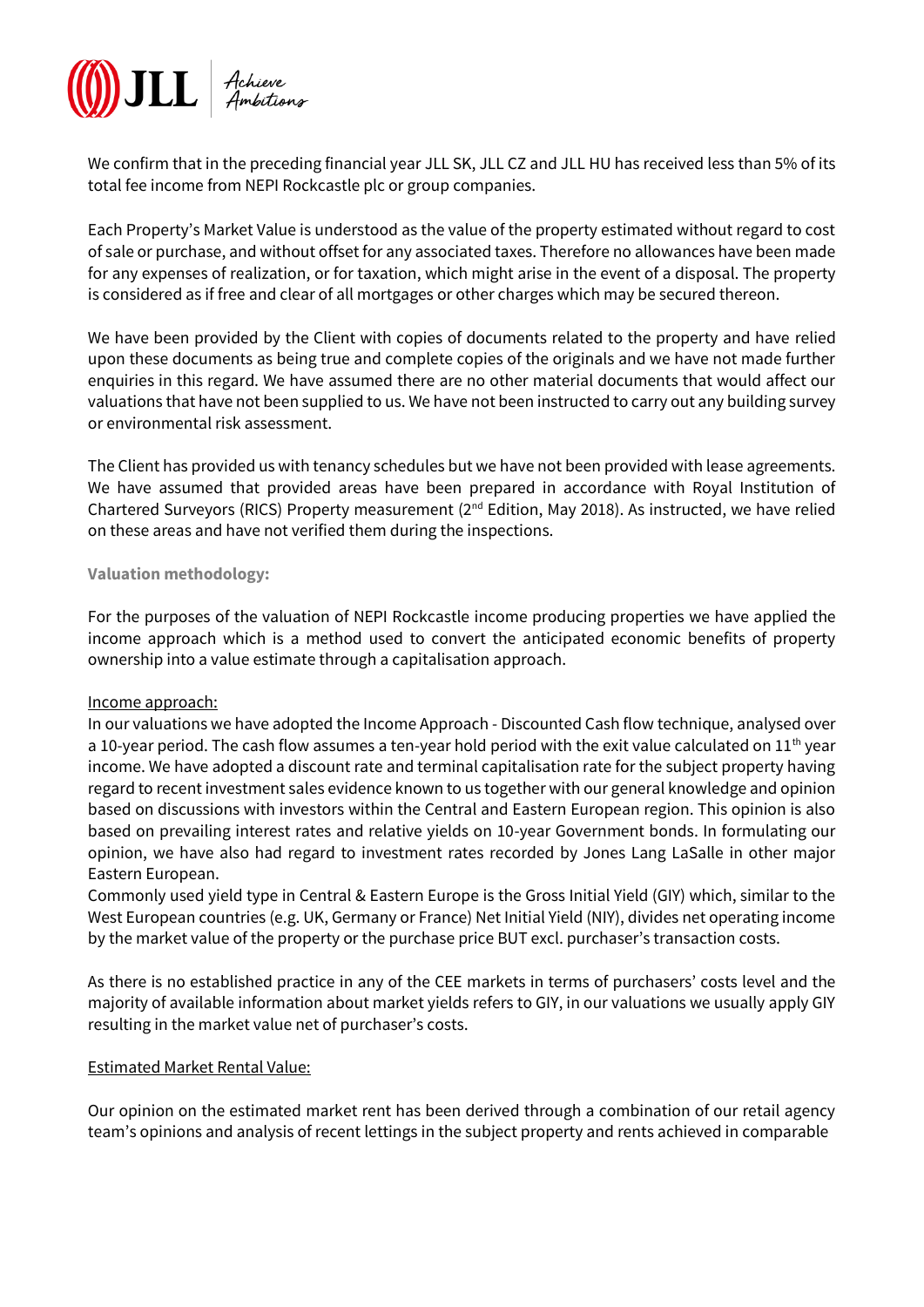

properties and in comparable locations. We have also taken into consideration rental levels achieved by individual tenants.

For the purpose of the valuation of NEPI Rockcastle properties held for future developments and extensions we have used comparable or residual method.

#### Residual approach:

We have adopted the standard approach for the valuation of developments - the Residual Method of Valuation in accordance with the Practice Statements as set out in the RICS Valuation Standards. The residual value or site value as it is also known is the surplus after total costs including construction, fees, contingency, finance costs and developer's profit are deducted from an estimate of the gross development value (GDV) upon completion. This surplus or residual value represents the amount that a purchaser would be willing to pay for the site.

#### Comparable Method:

A Direct Sales Comparison approach is a valuation method used to estimate the Market Value of the Development land by comparing recent sales of similar properties in the surrounding or competing area to the subject property. Inherent in this approach is the principle of substitution, which holds that where similar properties, goods or services are available within a given locality a rational purchaser will be attracted to the one with the lowest price.

Full explanation and details of applied assumptions made in our valuations and details of all sources of information are contained within our Valuation Reports.

Having regard to the foregoing, we are of the opinion that the aggregate of the Market Values of Properties owned by NEPI Rockcastle and its special purpose vehicles in the group valued by Jones Lang LaSalle, as at 30th June 2021, subject to the Assumptions and comments in our Reports were as follows:

| <b>Country</b>  | Market Value $(\epsilon)$<br>as at 30 <sup>th</sup> June 2021 |
|-----------------|---------------------------------------------------------------|
| <b>Bulgaria</b> | 489,840,000                                                   |
| Croatia         | 263,190,000                                                   |
| Czech Republic  | 174,300,000                                                   |
| Hungary         | 269,900,000                                                   |
| Serbia          | 193,380,000                                                   |
| Slovakia        | 526,500,000                                                   |
| <b>TOTAL</b>    | 1,917,110,000                                                 |

# **Market conditions explanatory note: Novel Coronavirus (COVID-19)**

*The outbreak of COVID-19, declared by the World Health Organisation as a "Global Pandemic" on the 11th March 2020, has and continues to impact many aspects of daily life and the global economy – with some real estate markets having experienced lower levels of transactional activity and liquidity. Travel, movement and operational restrictions have been implemented by many countries. In some cases, "lockdowns" have been applied to varying degrees and to reflect further "waves" of COVID-19; although these may imply a new stage of the crisis, they are not unprecedented in the same way as the initial impact.*